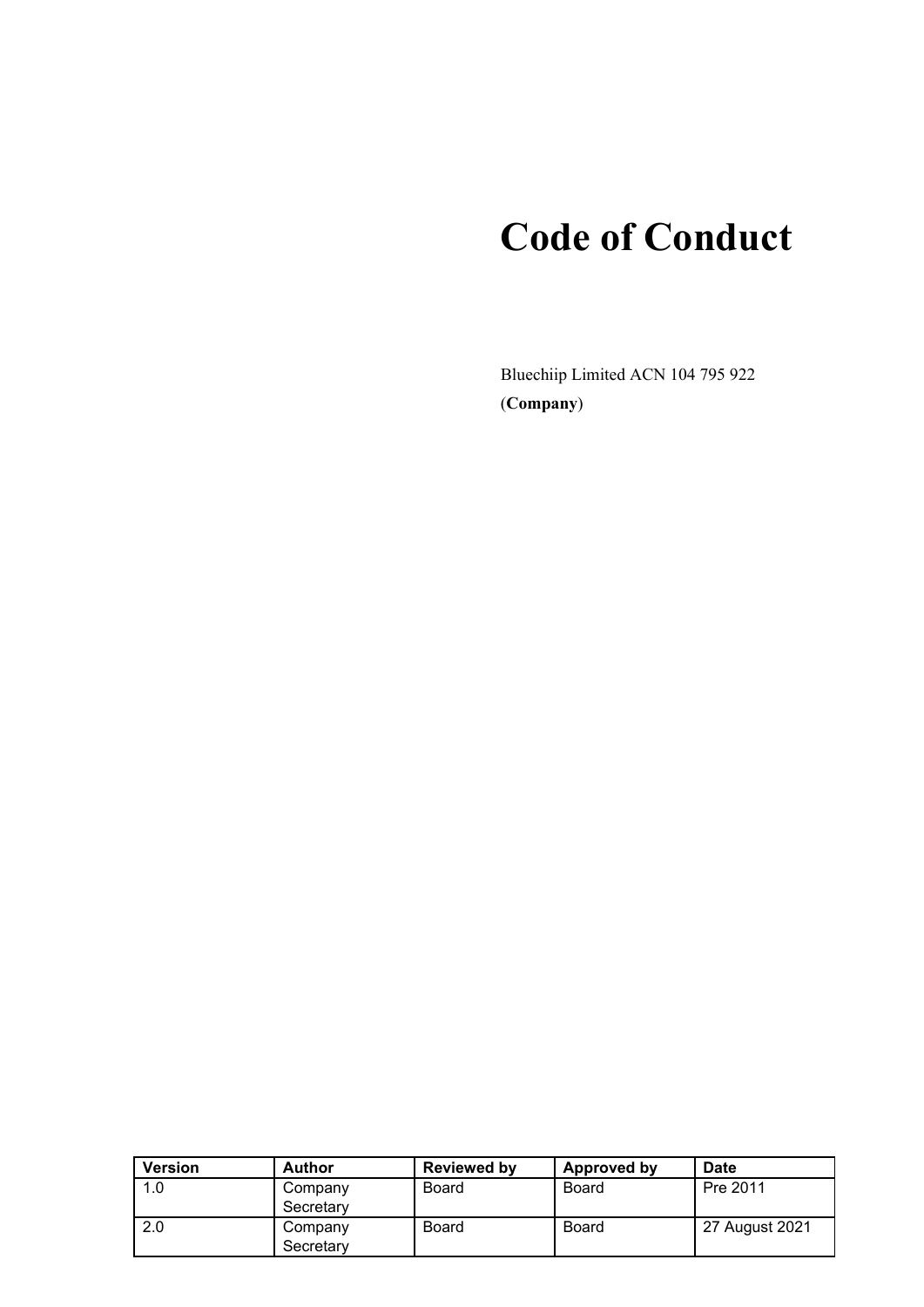## **1 Introduction**

This code of conduct applies to the directors of the Company (**Directors**), in addition to the management and employees (including temporary employees and contractors) of the Company (**Company Representatives**).

### **2 Purpose**

- 2.1 As well as the legal and equitable duties owed by Directors, the purpose of this code of conduct is to:
	- (a) articulate the high standards of honest integrity, ethical and law-abiding behaviour expected of Directors and Company Representatives;
	- (b) encourage the observance of those standards to protect and promote the interests of shareholders and other stakeholders (including employees, customers, suppliers and creditors);
	- (c) guide Directors and Company Representatives as to the practices thought necessary to maintain confidence in the Company's integrity; and
	- (d) set out the responsibility and accountability of Directors and Company Representatives to report and investigate any reported violations of this code or unethical or unlawful behaviour.

# **3 Honesty and integrity**

- 3.1 The Company expects each Director and Company Representative to observe the highest standards of honesty, integrity and ethical and law-abiding behaviour when:
	- (a) performing their duties; and
	- (b) dealing with any officer, employee, shareholder, customer, supplier, auditor, lawyer and other adviser of the Company.
- 3.2 Without limiting the obligations in paragraph 3.1 the Company expects each Director and Company Representative to:
	- (a) use due care, skill and diligence in fulfilling their duties;
	- (b) use the power of their position for a proper purpose, in the interest of the Company;
	- (c) not make improper use of information acquired by virtue of their position;
	- (d) not allow personal interest, or those of associates, to conflict with the interest of the Company;
	- (e) exercise independent judgement and actions;
	- (f) maintain the confidentiality of Company and client information acquired by virtue of their position;
	- (g) not engage in conduct likely to discredit the Company;
	- (h) comply at all times with both the spirit and the letter of the law of the jurisdictions in which the Company operates.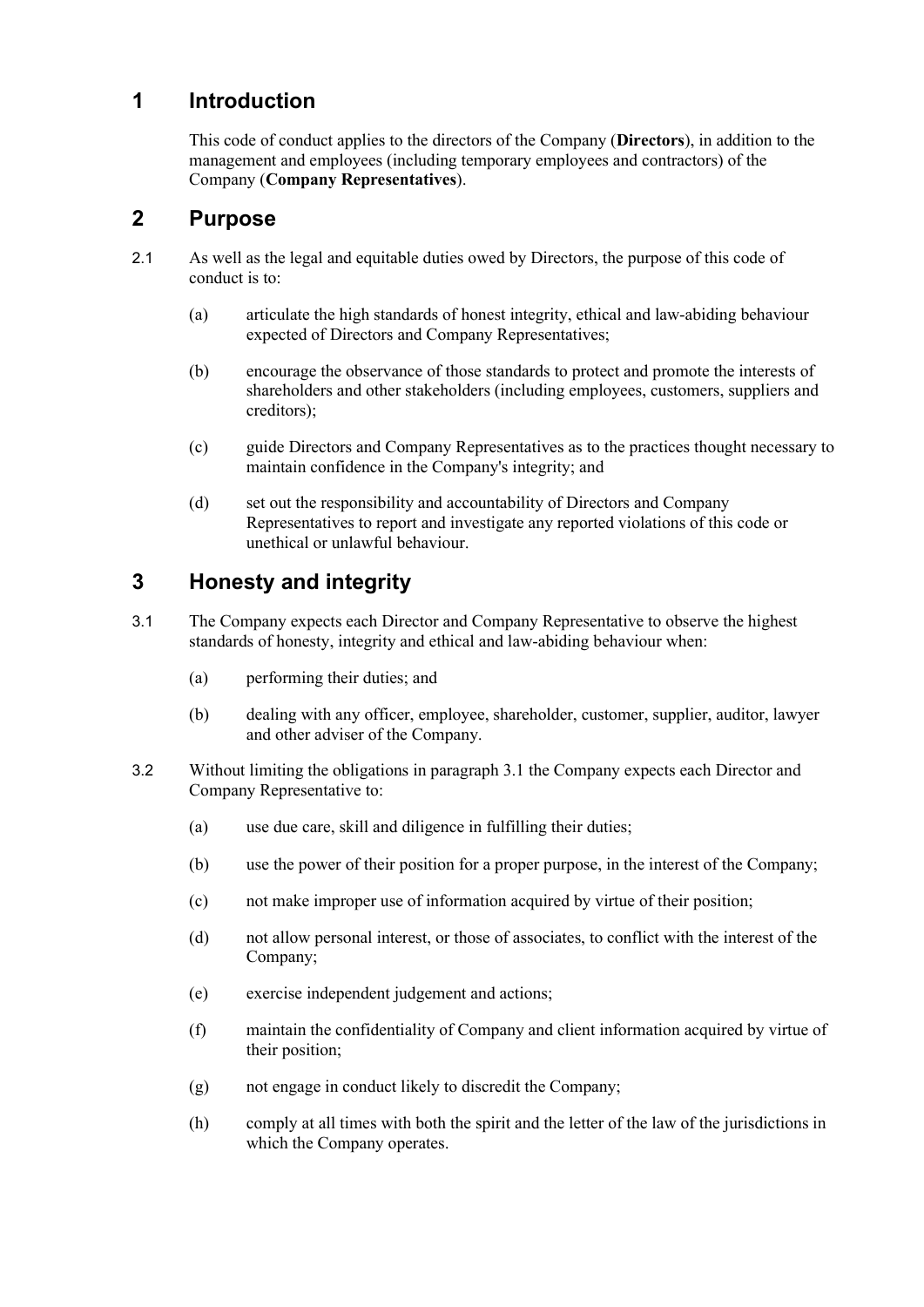### **4 Conflicts of interest or duty**

- 4.1 Each Director and Company Representative must be aware of potential conflicts between (directly or indirectly):
	- (a) on the one hand:
		- (i) the interests of the Company; or
		- (ii) their duties to the Company, and
	- (b) on the other hand:
		- (i) their personal or external business interests; or
		- (ii) their duties to any third party.
- 4.2 Each Director and Company Representative must avoid placing himself or herself in a position that may lead to:
	- (a) an actual or a potential conflict of interest or duty; or
	- (b) a reasonable perception of an actual or potential conflict of interest or duty.
- 4.3 Each Director must:
	- (a) fully and frankly inform the board of Directors of the Company (**Board**) of any personal or external business interest that may lead to:
		- (i) an actual or potential conflict of interest or duty; or
		- (ii) a reasonable perception of an actual or a potential conflict of interest of duty, and
	- (b) obtain and follow independent legal advice to avoid or resolve any actual, potential or perceived conflict of interest or duty.
- 4.4 Each Director must:
	- (a) leave the room when the Board considers any matter in which the director has or may have a conflict of interest or duty; and
	- (b) comply with the Corporations Act 2001 (Cth) and the Company's constitution in relation to disclosing material personal interests and restrictions on voting by Directors.
- 4.5 Each Director must inform the chairperson of the Board of:
	- (a) any existing directorship or other office held by the director in another entity outside the Company; and
	- (b) any proposed appointment as a director of another entity outside the Company before accepting the appointment.

# **5 Corporate opportunities**

5.1 A Director must not improperly use their position, property or information acquired through their position for personal gain or gain of an associate or to compete with or harm the Company.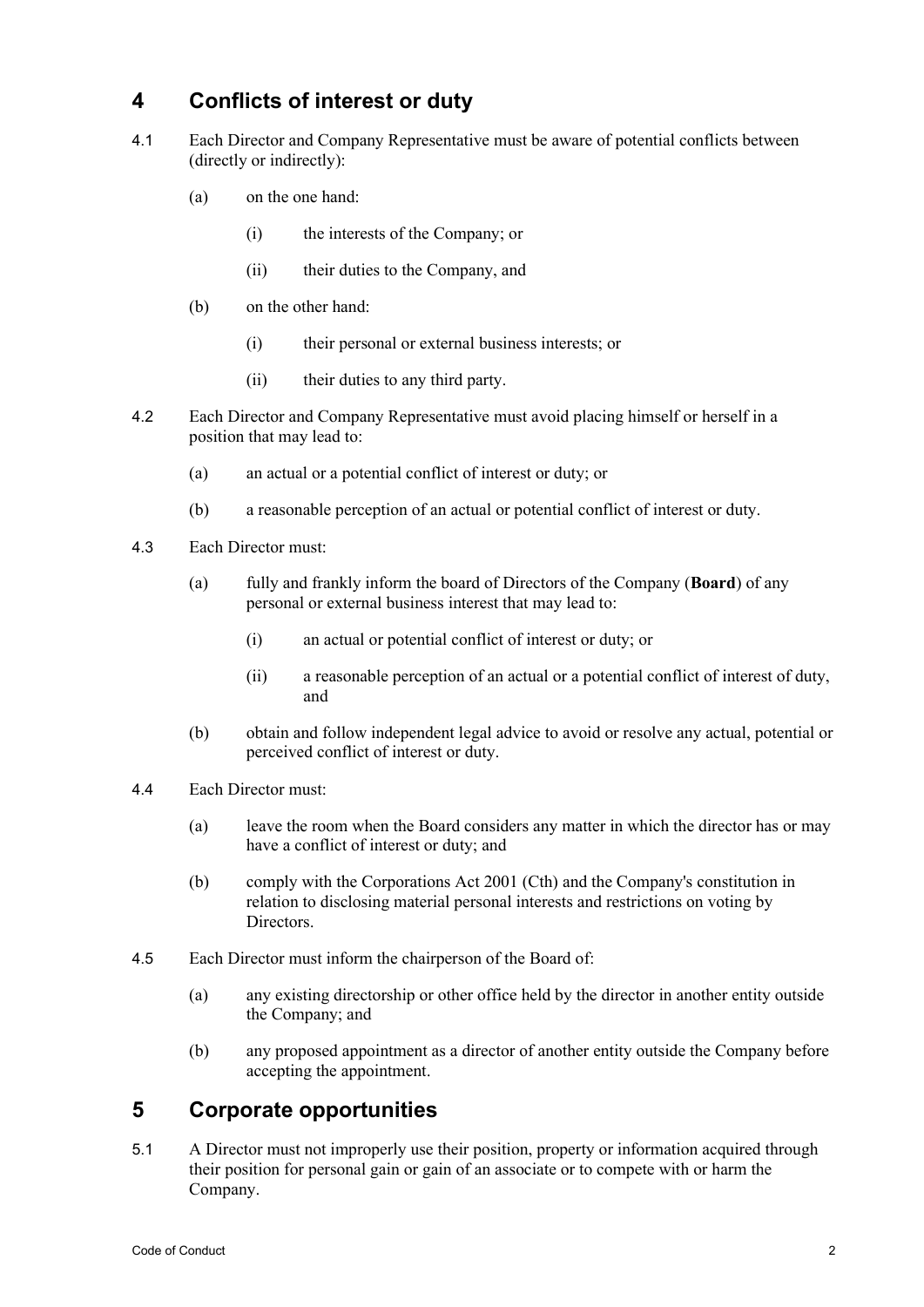- 5.2 A Director may not use the words Bluechiip Limited'' (or any combination of those words) or any other business name or trademark used by the Company for a personal or external business transaction.
- 5.3 Each Director and Company Representative must keep their personal or external business dealings separate from the Company's business dealings.
- 5.4 A Director and Company Representative must only use goods, services and facilities received from the Company in accordance with the terms on which they are given.
- 5.5 A Director must not accept any improper gift from the Company's existing or potential customers or suppliers.

# **6 Confidentiality**

- <span id="page-3-0"></span>6.1 Any information acquired by a Director or Company Representative while performing their duties is confidential information of the Company and must be kept confidential. A Director or Company Representative must not disclose the information to a third party except where that disclosure is:
	- (a) authorised by the Board; or
	- (b) required by law or a regulatory body (including a relevant financial market).
- 6.2 The existence and details of any Board and management information, discussions, and decisions that are not publicly known and have not been approved by the Board for public release, are confidential information of the Company and are subject to paragraph [6.1.](#page-3-0)
- 6.3 Each Director's obligations of confidentiality continue after he or she leaves the Company.
- 6.4 All Company property must be returned to the Company upon a Director or Company Representative ceasing employment with the Company.

# **7 Fair dealing**

- 7.1 The Company expects each Company Representative to:
	- (a) deal fairly with any officer, employee, shareholder, customer, supplier, competitor, auditor, lawyer or other adviser of the Company; and
	- (b) encourage other employees and officers to do the same.
- 7.2 A Director must not take unfair advantage of any officer, employee, customer, supplier, competitor, auditor, lawyer or other adviser of the Company through illegal conduct, manipulation, undue influence, concealment, abuse of confidential information, misrepresentation of material facts, or any other unfair dealing or practice.

#### **8 Protection and proper use of assets**

- 8.1 The Company expects each Director and Company Representative to use all reasonable endeavours to protect any Company asset and to ensure its efficient use.
- 8.2 A Director and Company Representative may only use a Company asset (for example, a product, vehicle, computer or money) for legitimate business purposes or other purposes approved by the Board.
- 8.3 Each Director and Company Representative must immediately report any suspected fraud or theft of a Company asset for investigation.